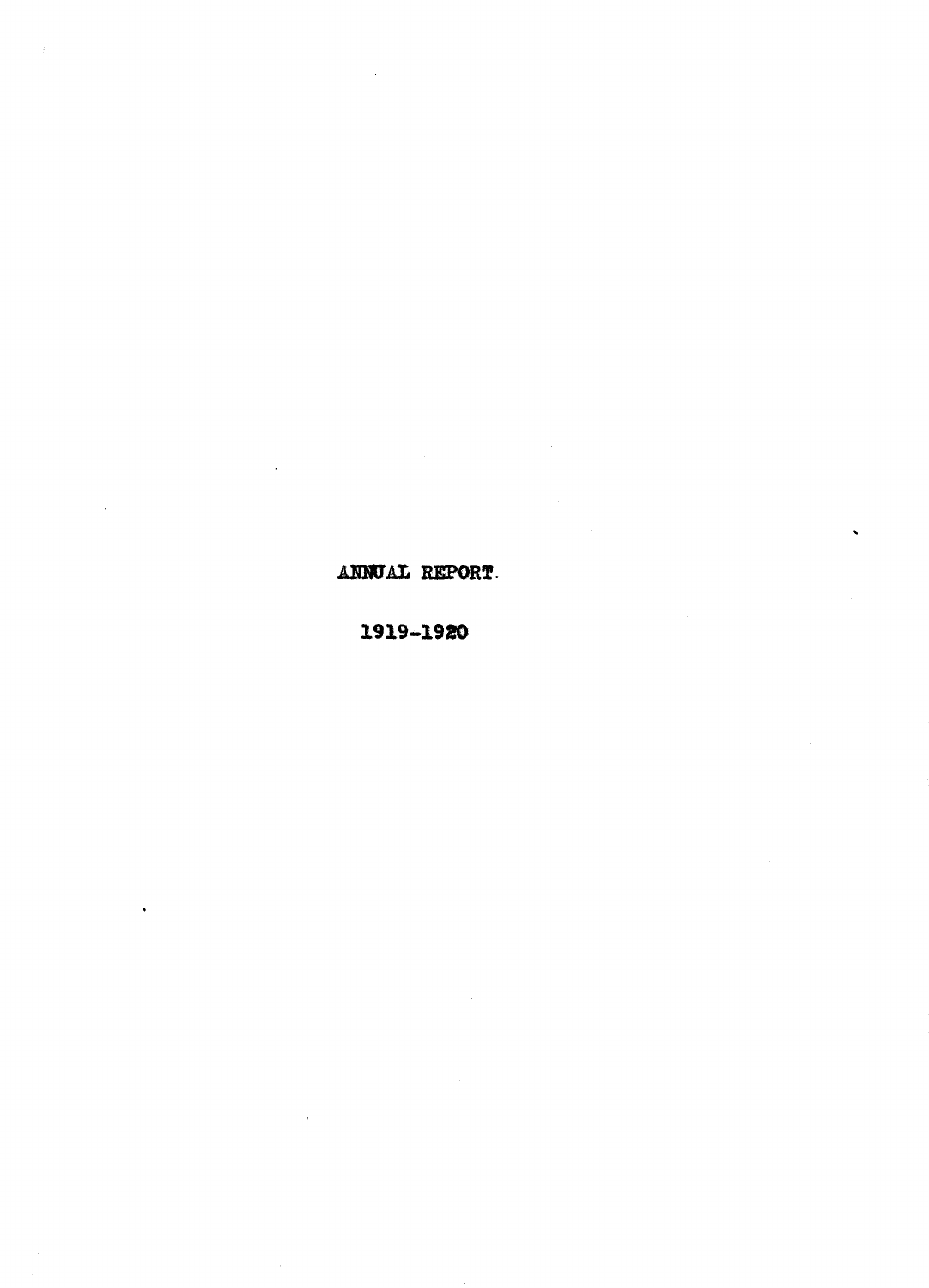June 24, 1920.

To the President of the University:

Sir: I have the honor to submit herewith my annual report of the University Library for the year ending June 30, 1920.

Accessions, - The number of volumes added to the Lib-<br>during the year is 2826, an increase of 1062. Of rary during the year is 2826, an increase of 1062. these volumes about 900 belong to the Freeman Collections, and 300 are additions to the Law Library.

Gifts, - The University received this year from the Carnegie Library of Tucson its entire run of U.S. Documents. The Public Library was made a depository in 1885, twenty two years earlier than the University Library, consequently the gift brings into the University Bet many valuable documents. The total number in the Library's U.S. Document collection is now about 5000 volumes. These documents have not yet been shelved and accessioned. Another valuable gift of the year is the University of California Semi-centennial publications.

Extension Service, - In connection with the High School Debating League, with which the Library cooperated for the first time this year, there were mailed 41 packages, distributed by schools as follows: Benson, 1; Bisbee, 1; Clifton, 1; Cornville, 1; Douglas, 3; Duncan, 1; Flagstaff, 6; Florence, 3; Gilbert, 1; Glendale, 4; Mesa, 6; Miami, 2; Nogales, 1; Phoenix, 1; Prescott, 1; Sacaton, 1; Safford, 1; Thatcher, 2; Tempe, 1; Yuma, 3.

In answer to miscellaneous requests 24 packages were sent to the following points: Ashurat, 2; Bisbee, 1; Casa Grande, 2; Douglas, 4; Florence, 1; Glendale, 1; Jerome, 1; Miami, 2; Phoenix, 4; Wickenburg, 1; Willcox, 2; Williams, 2; Yuma, 1.

In addition to this service information was supplied to about 50 patrons.

The University Library was also made the distributing center for Arizona's quota of War Service books, returned to the State for local use, about 3000 in number, as well as the books apportioned to the A.L.A. Hospital Service<br>in Arizona. The University Library was further designal The University Library was further designated as the distribution point of pamphlets published by the National Organization for Public Health Nursing.